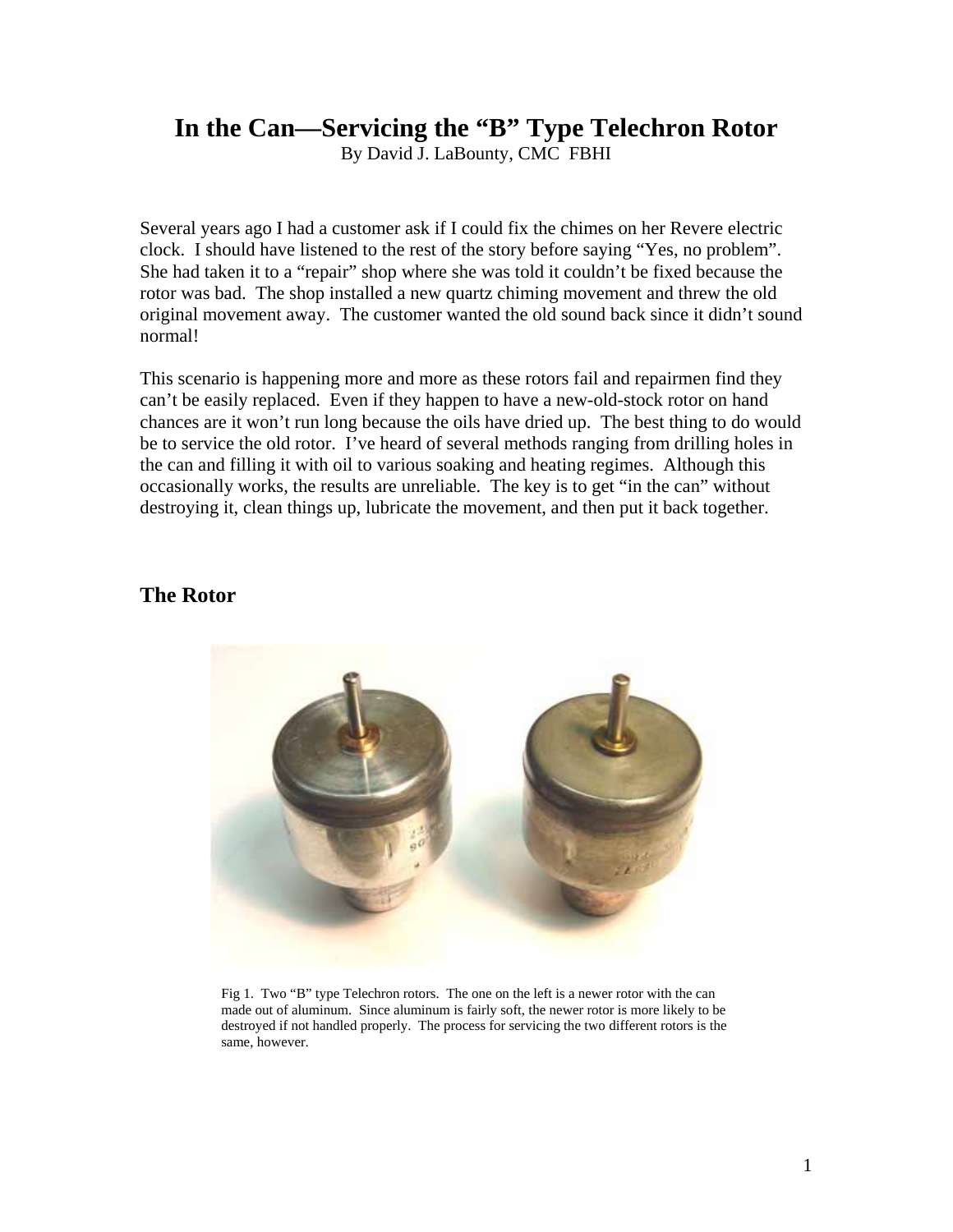The most common form of the "B" type rotor is shown in figure 1. The early brass or copper can rotors were quite a bit more robust than the later aluminum ones but both will gum up and fail over time. Indications that a rotor is in need of service are: an increase in noise, poor time keeping, gummy oil residue at the drive pivot (Fig 2.), or rotor failure. Both early and late models of the rotor are serviced in the same manner and use the same lubricants.



Fig 2. Late model aluminum can rotor before service and close-up of the drive arbor showing gummy residue.

# **Getting Into the Can**



In order to service the rotor movement it is necessary to get inside the rotor can without destroying it. To do that, mount the rotor in a lathe and machine off the peen holding the cap to the rotor body. (Fig 3.) Remove just enough of the peen that the shoulder of the cap becomes visible. The cap should be movable at this point but not removable. It is important to leave the cap fairly tight so it will stay on the body during reassembly. Taking off too much of the peen will result in the body of the can having insufficient material to hold the cap. To separate the cap from the body chuck up on the bushing in the cap with the tail-stock, and using a combination of manual rotation and back pressure,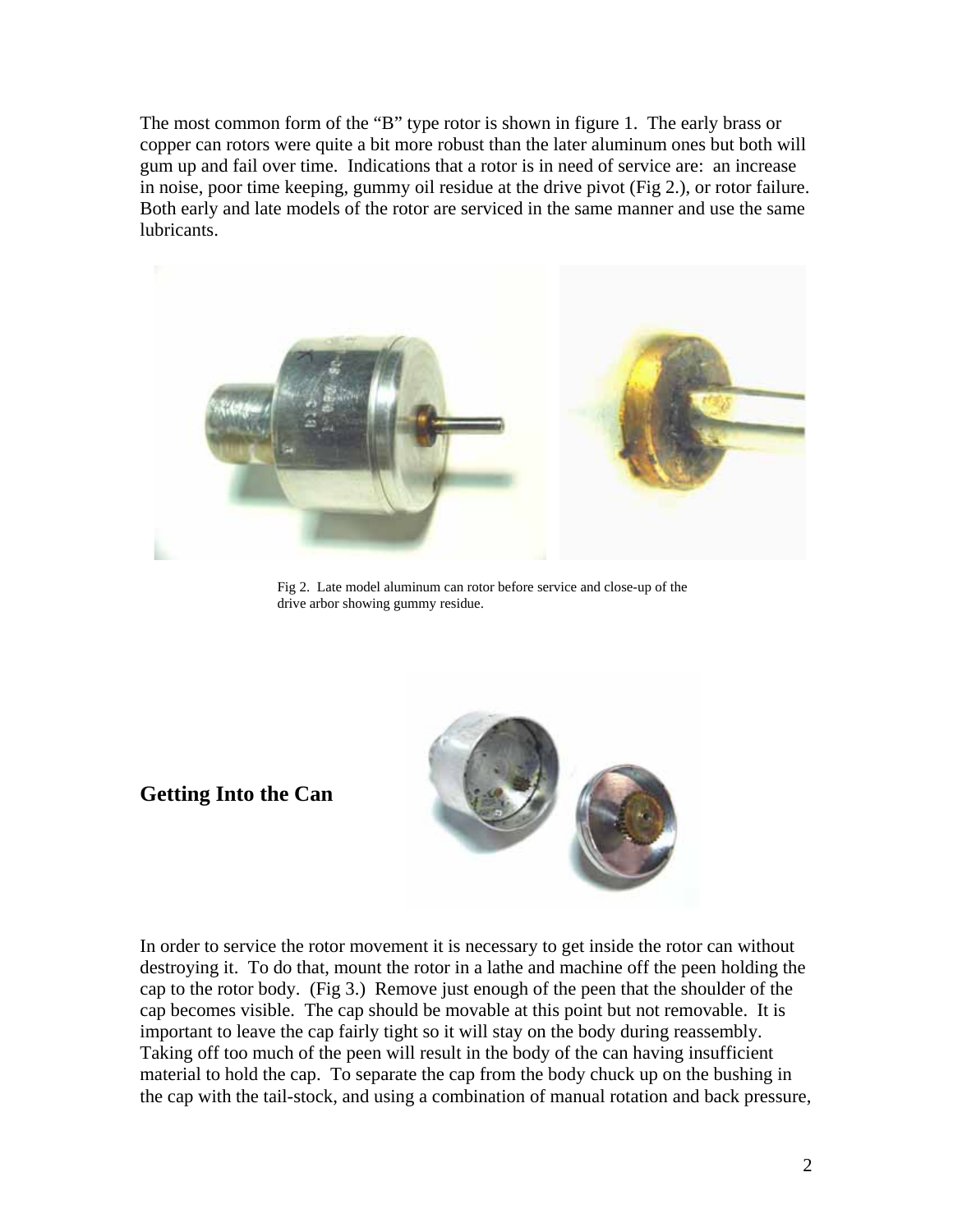pull the cap off of the body. (Fig 4.) This process does the least amount of damage, allows the cap to be tightly replaced, and is easily repeatable.



Fig. 3. To remove the cap from the body of the can the peen must first be machined off. Care should be taken not to remove too much material.



Fig. 4. After removing the peen, the cap can be pulled off using backpressure and manually rocking/rotating the body of the can back and forth.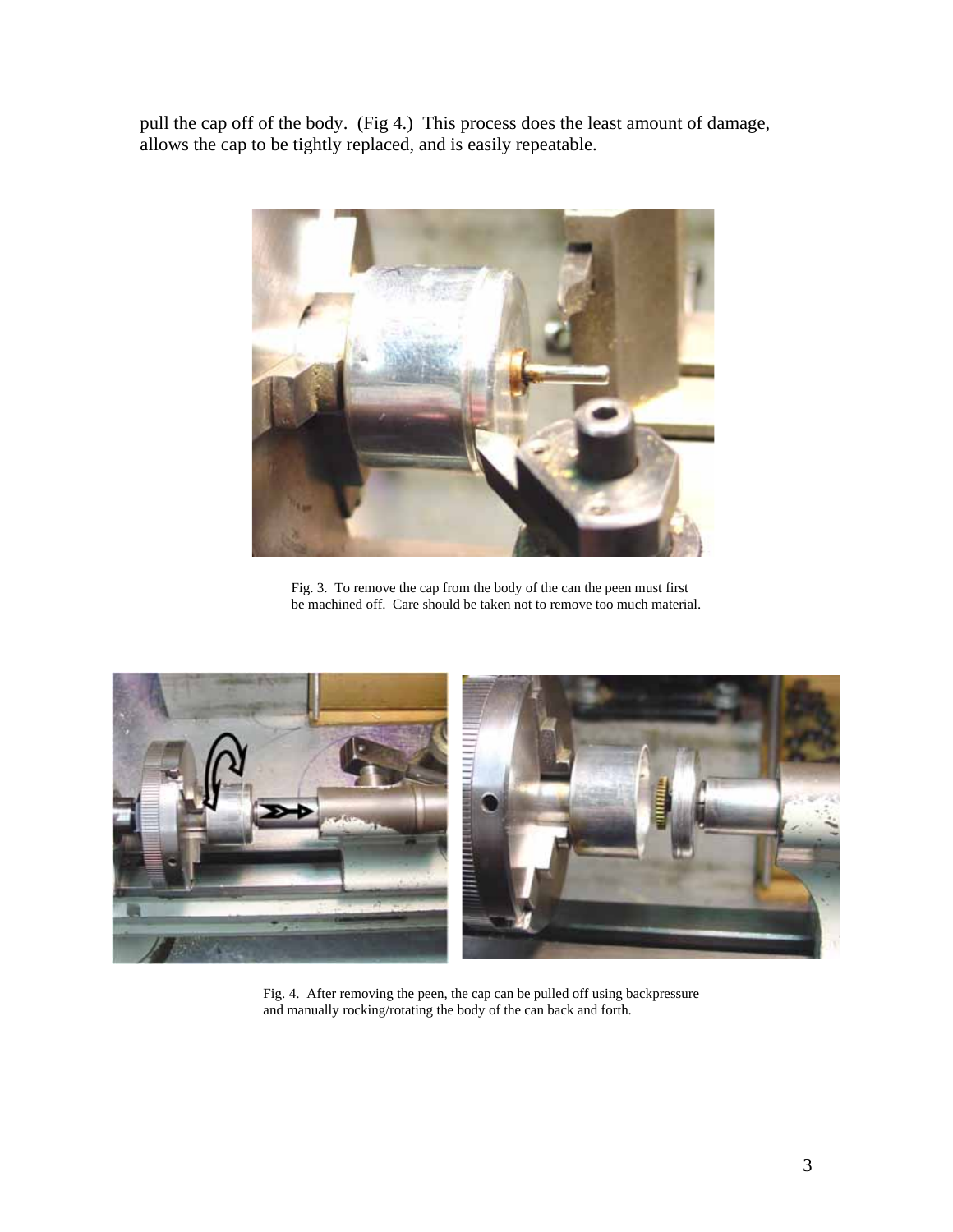### **Removing the Movement**

Now that the cap has been safely removed it is time to pull the movement. The bottom plate of the movement is held in place in the body of the can by a series of punch marks in the can. The movement must be wiggled and pulled loose from these pips and it is often best to disassemble the movement while it is still in the can. This will allow you to pry, twist, and apply leverage on just the bottom plate. To remove the top plate, drill out the post rivets with a twist drill. (Fig 5.) At this point it is advisable to draw some pictures so the movement can be put back together properly. Draw the five gears in their proper relationships and lay them on the bench in a pattern that mirrors their positions when in the movement. One of the wheels will remain in the top plate since it has an attached pinion on the outside of the plate. It is unnecessary to take the pinion off of the shaft.



Fig. 5. To remove the top plate, the rivets on the posts must be removed. This operation must usually be done before the movement can be removed from the body of the can. Remove just enough material so the plate can be pulled off.

Once the top plate and gears have been removed it is a simple matter to work the bottom plate loose. Firmly grasp the can body and, using a pair of pliers, work the bottom plate loose from the staking pips. (Fig 6.)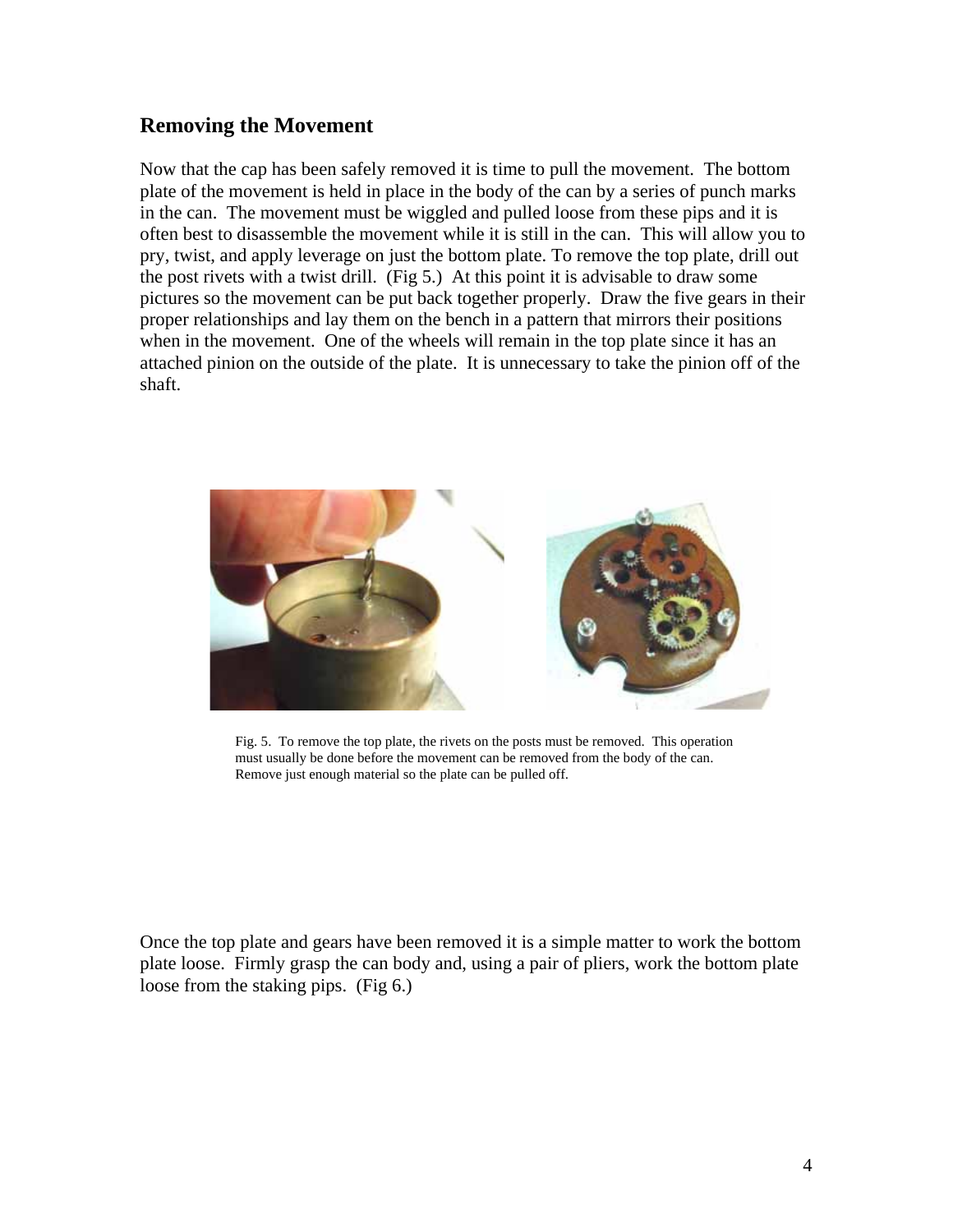

Fig. 6. In order to remove the bottom plate of the movement it will be necessary to pull it loose from the stakes in the body of the can. Grasping a pillar post with a pair of pliers works best.

## **Servicing the Rotor Movement**

The movement can now be cleaned and examined for any problems. The area that needs the most attention is the shaft of the drive gear and the bearing in the cap. (Fig 7.) This is the area that accumulates dirt and will show the greatest wear. Polish the shaft and burnish the part of the shaft that is the bearing surface. The bushing in the cap must also be cleaned and burnished. (Fig 8.)



Fig. 7. The cap bushing and drive gear shaft are the two areas that need the most attention. Both require significant cleaning and polishing for the rotor to function properly.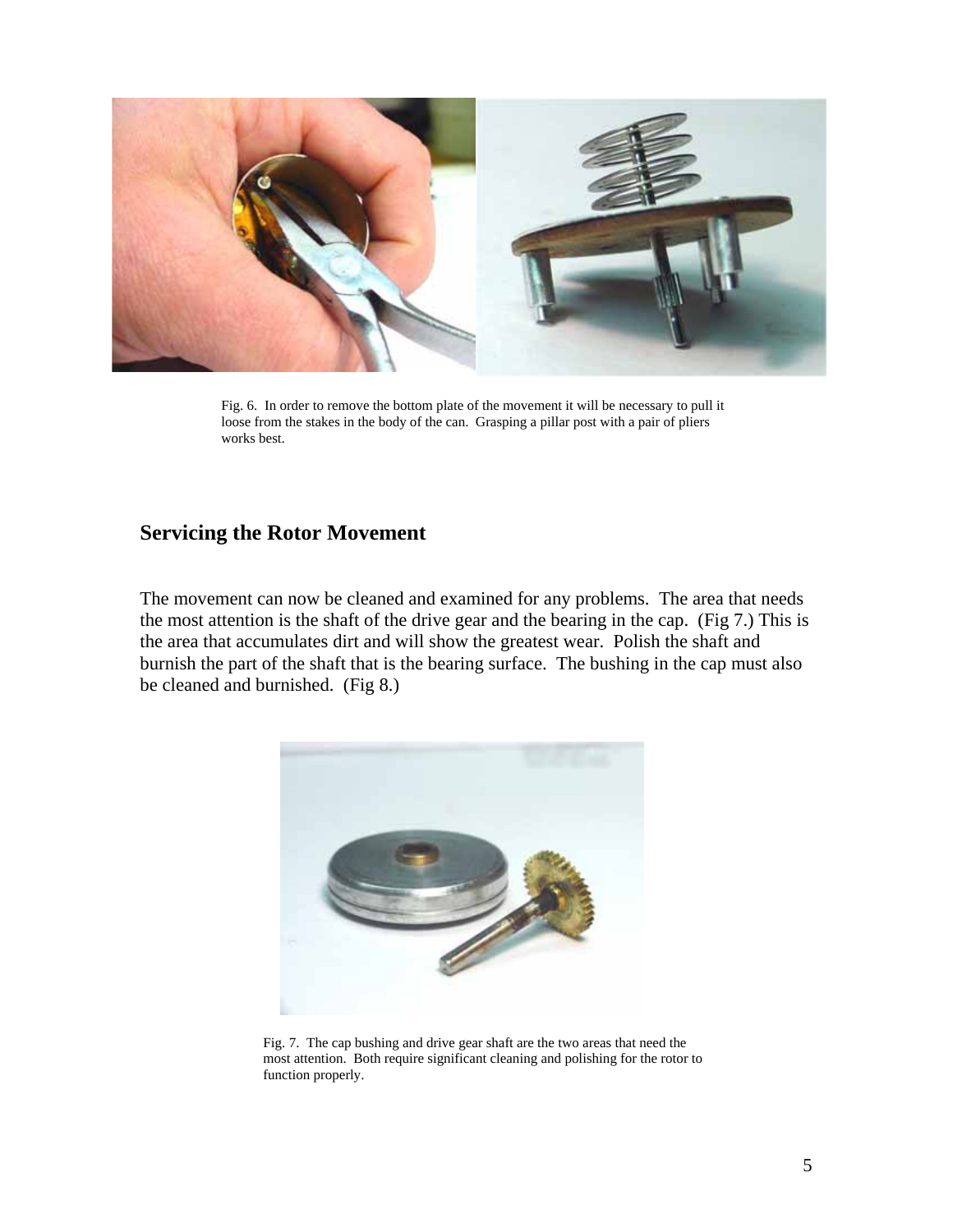



Fig. 8. Cleaning the cap bushing. Steel wool on a toothpick is useful for cleaning out the old, dry oil.

Clean the old oil off of the rest of the movement, gears, and the inside of the can. An old toothbrush is useful for cleaning the wheel teeth. The top and bottom plates have a lubricant reservoir that must also cleaned. The top plate can be swiveled to aid in the cleaning process (Fig. 9.), but the bottom plate must have solvent squirted into the reservoir through the pivot holes and the old oils leeched out.



Fig. 9. The lubricant reservoir in the top plate, shown here, is easier to clean than the one in the bottom plate.

Before the movement can be re-oiled the pillar posts will need to be drilled and tapped to accept 0-80 screws to replace the rivets that used to hold the movement together. Using a #56 or 3/64 drill bit, drill into the pillar post about  $\frac{1}{4}$  inch. (Fig 10.) Conveniently, the posts will already have a pilot hole so getting the drill bit centered won't be a problem.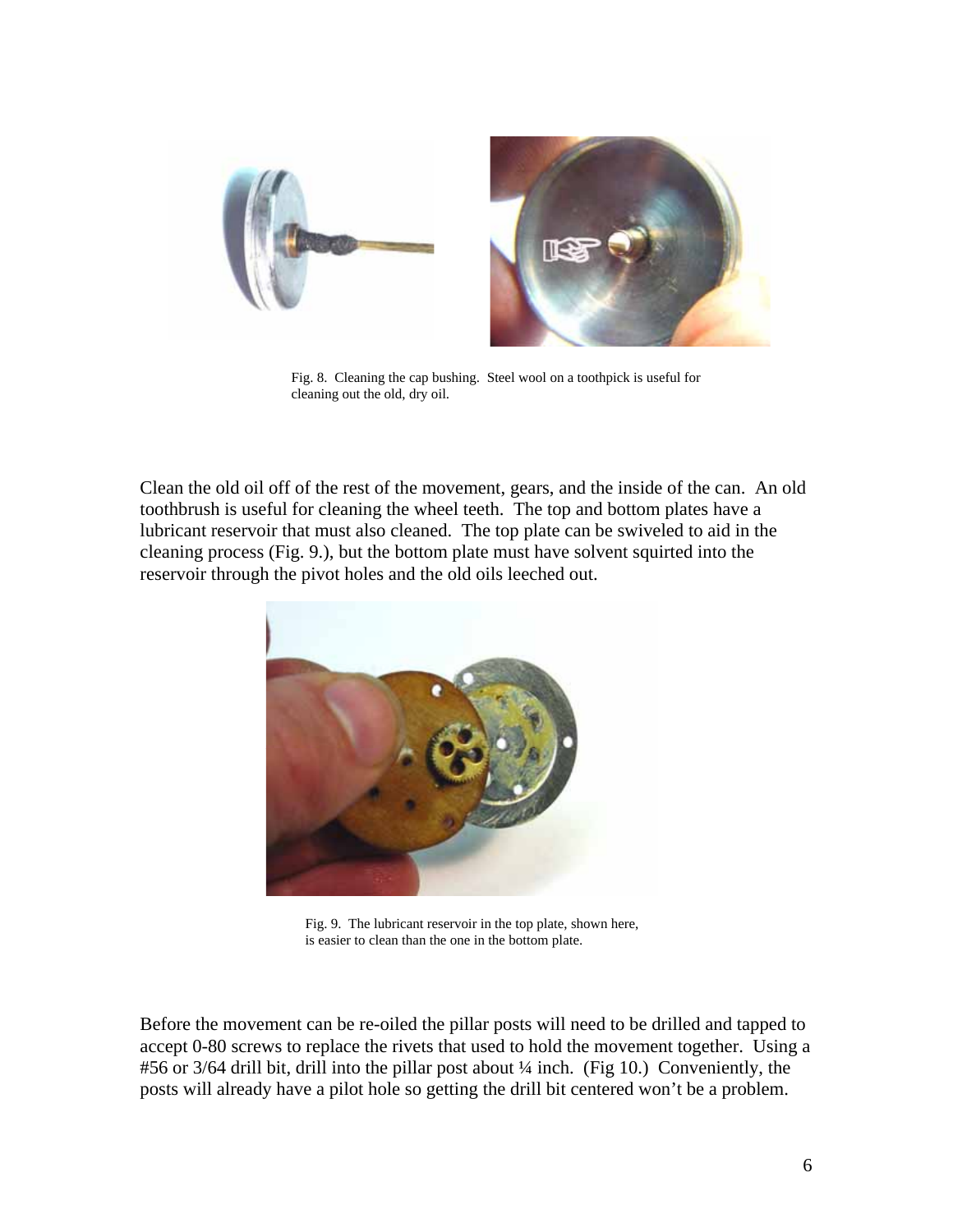

Fig. 10. The pillar posts must be drilled and tapped to hold a 0-80 screw so the plates can be put back together.

The movement will need three brass, cheese head, 0-80 screws. (Fig. 11.) Don't just make three, however! You will find making a dozen screws doesn't take much more time than making three and, in the long run, will actually save time.



Fig. 11. Brass cheese head screws to hold the rotor movement together. Only three will be used, so servicing the next rotor will go much faster since the screws are already made.

Clean out any chips that may have adhered to the movement following the drilling and tapping process. Any chips left on the movement would cause problems later, so look it over carefully. The movement is lubricated just prior to reassembly by filling the plate reservoirs with white lithium grease (Fig. 12.), and lubricating the cap bearing with Nye electric clock oil that has molybdenum disulphate. The Nye electric clock oil is specially designed for electric clocks and is ideal for the drive gear pivot. It is not heavy enough for the plate reservoirs however, which is why the white lithium grease is used. The plate reservoirs should be filled until the grease oozes out of the pivot holes.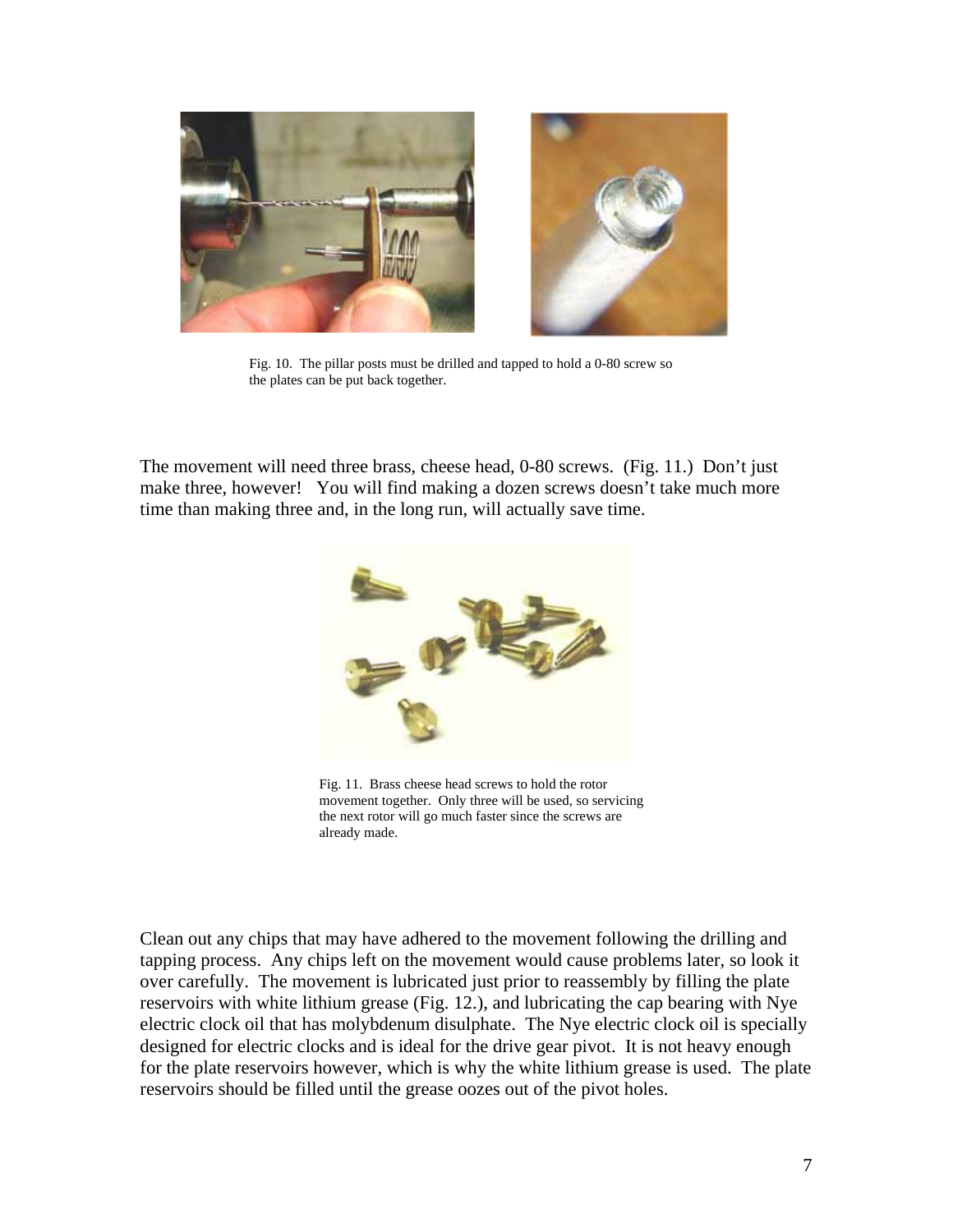

Fig. 12. Lubricating the movement with white lithium grease. Fill top and bottom plate reservoirs until the grease oozes out. The cap bearing hole is lubricated with Nye electric clock oil containing molybdenum disulphate.

The movement can now be reassembled using the newly made screws. (Fig. 13.) Check each gear for end-shake and side-shake. If there is any tightness or a gear free-wheels, the movement may not be assembled properly. It is very easy to misplace a gear or put it in upside-down, which is why notes and drawings are important.



Fig. 13. Freshly serviced and assembled movement. Note new brass screws.

One final step in the servicing process it to adjust the armature. This particular "B" rotor has four discs on the armature but some have fewer. The discs should be adjusted on the shaft so they are spaced uniformly and their spokes are lined up. (Fig. 14.)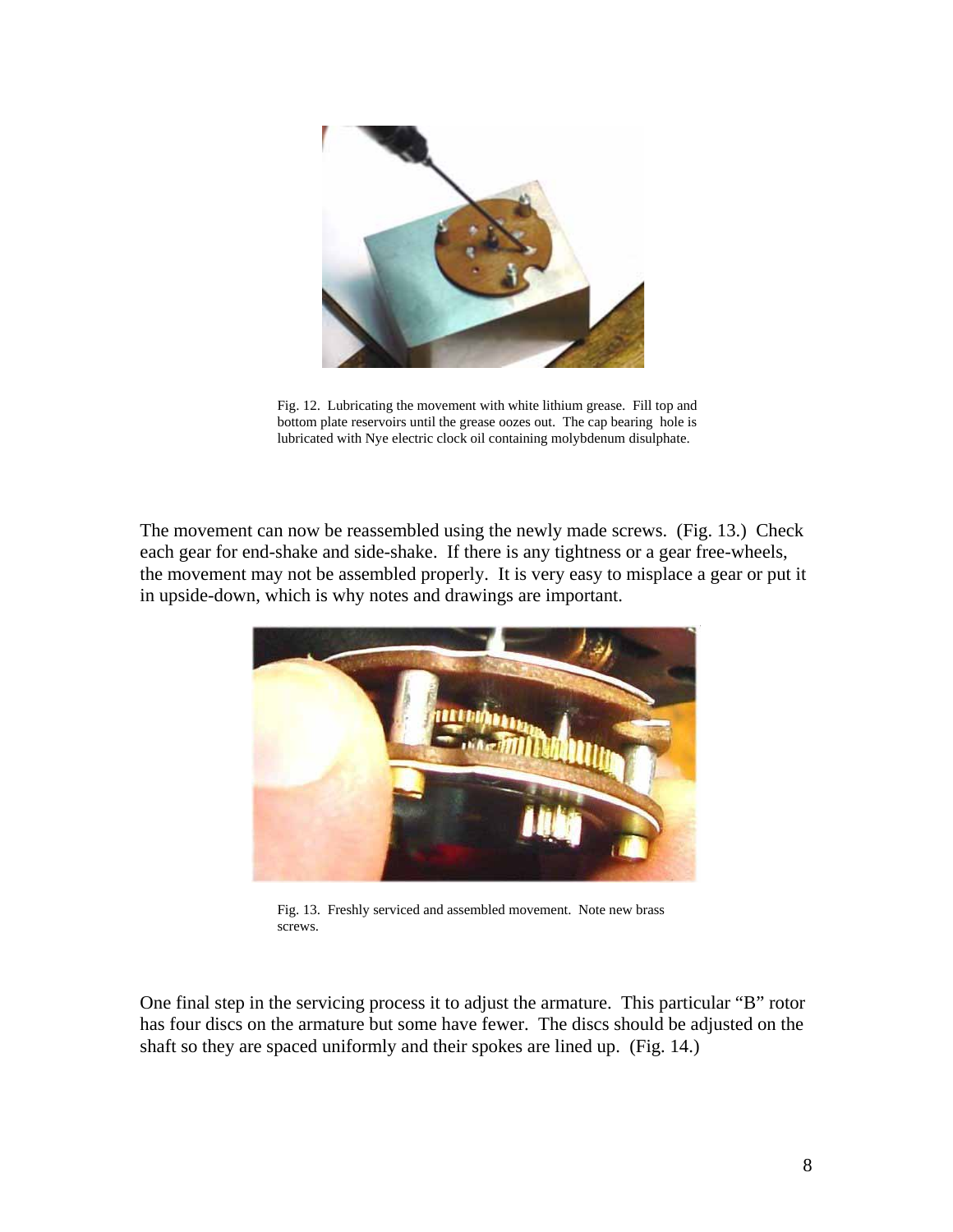

Fig. 14. Adjust the discs on the armature so they are evenly spaced and their spokes are in a line.

### **Testing the Movement**

The rotor movement can be tested by inserting the armature into the field coil, which is held in a vise and supplied with power. (Fig. 15.) With a steady hand and proper location of the armature, the movement should run with a barely noticeable whir. If there is excess noise check for proper lubrication, damaged teeth, or improper assembly.



Fig. 15. The fun part! The freshly serviced movement can be tested by energizing the coil and inserting the armature in the magnetic field. Holding it just right allows the armature to spin within the field coil and an easy examination of the working movement.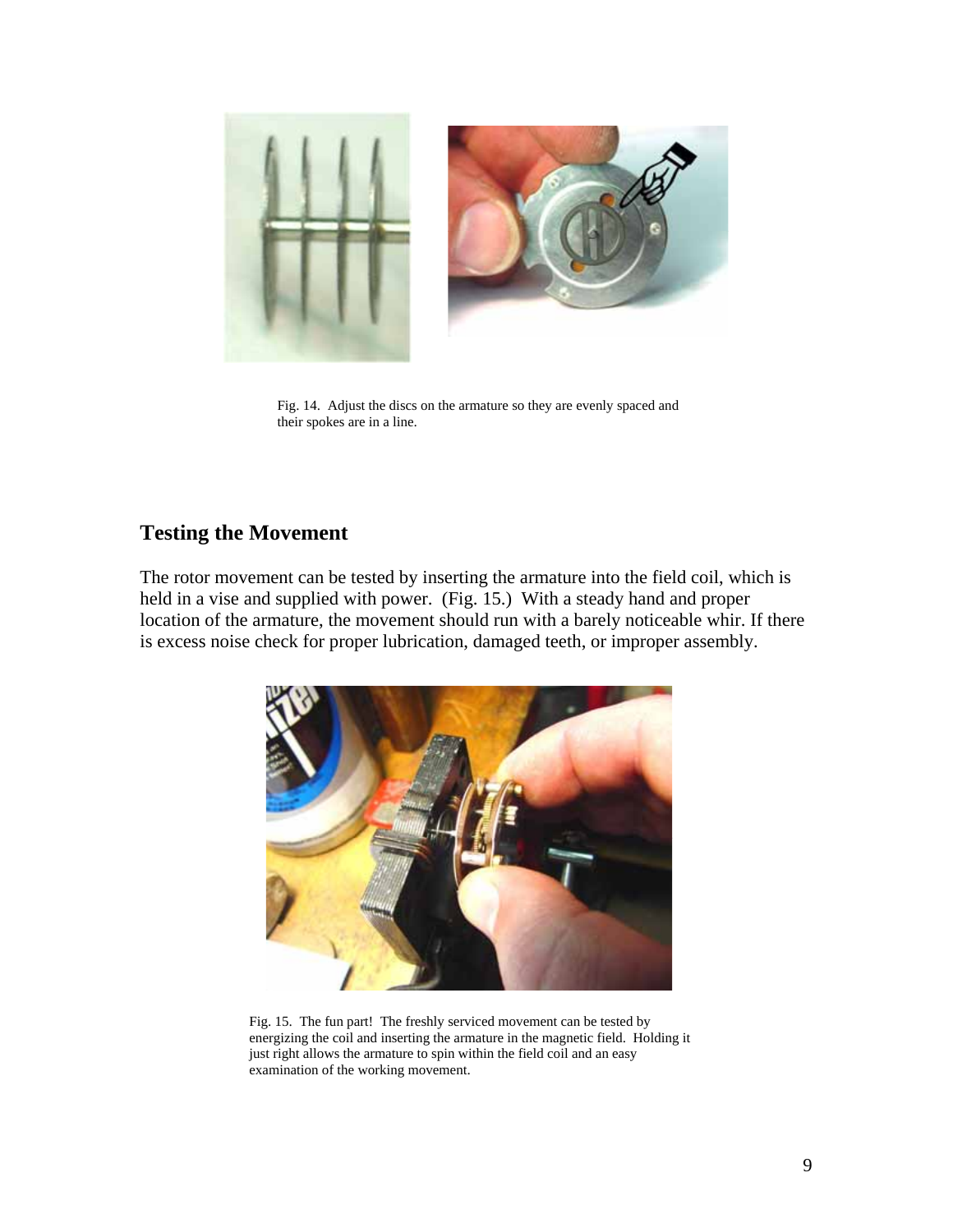### **Final Assembly**

The movement is now ready to go back into the can. Line up the semi-circular notch in the plates with the long dimple in the can body. (Fig. 16.) Seat the movement with a flat punch.



Fig. 16. To get the movement back in the can, align the notch in the movement with the long indentation on the can body. Tap the movement into place with a flat punch on the screws. This will seat the movement into the case peenings.

Press the cap into place with special attention to keeping it square and true. It is advantageous to do this in the lathe in the same manner in which the cap was removed. It is important that the drive gear shaft be true, with very little run-out. Some tapping on the edges of the cap may be necessary. Once the cap is in place, check the drive gear for end-shake. (Fig. 17.) Too little end-shake means the cap is in too far; too much means the cap is not on far enough.



Fig. 17. Check the end-shake of the drive gear shaft. If there is none, the cap is on too tight.